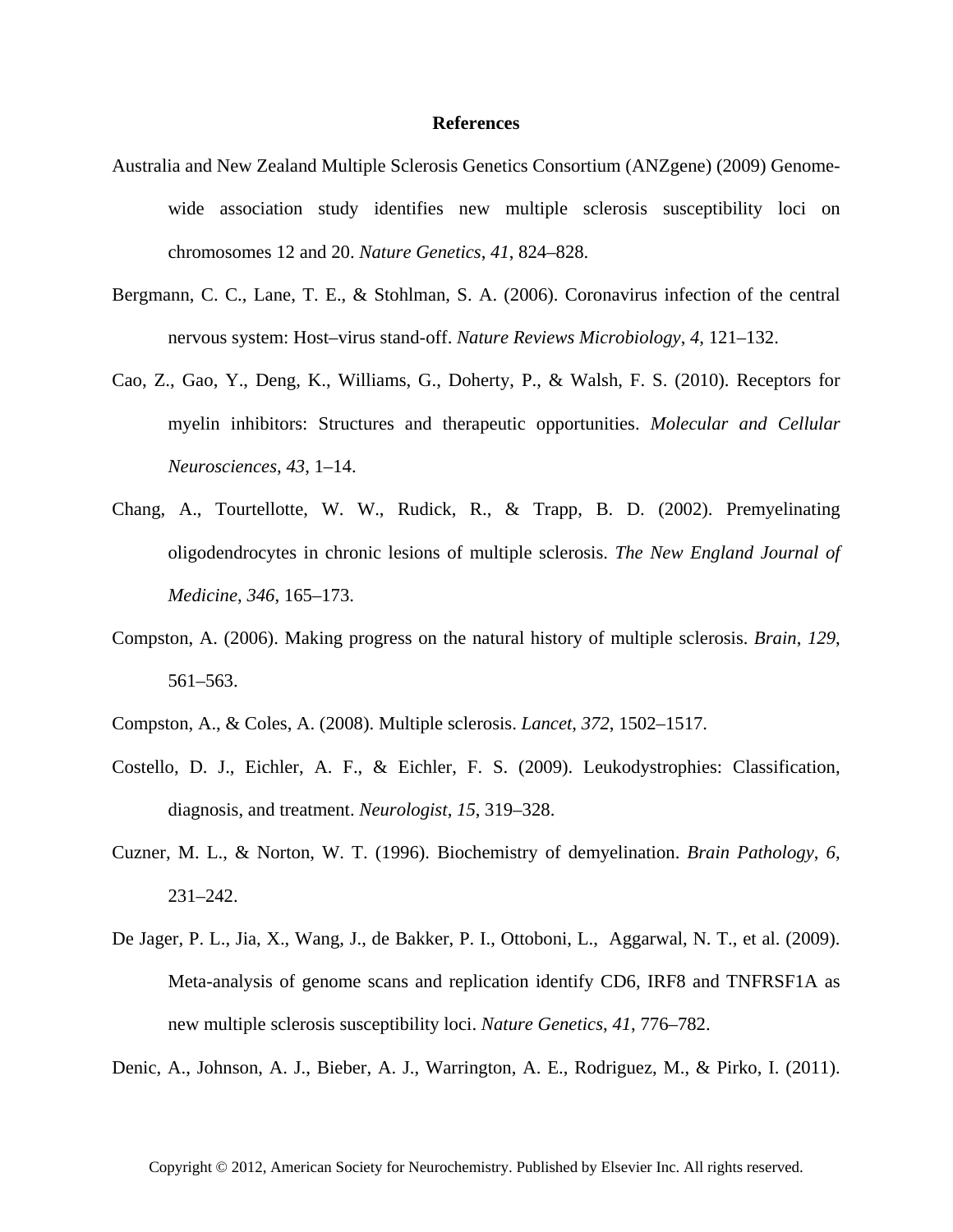The relevance of animal models in multiple sclerosis research. *Pathophysiology*, *18*, 21– 29.

- Fazakerley, J. K., & Walker, R. (2003). Virus demyelination. *Journal of Neurovirology*, *9*, 148– 164.
- Filley, C. M., & Kleinschmidt–DeMasters, B. K. (2001). Toxic leukoencephalopathy. *The New England Journal of Medicine*, *345*, 425–432.
- Fisher, E., Chang, A., Fox, R. J., Tkach, J. A., Svarovsky, T., Nakamura, K., et al. (2007). Imaging correlates of axonal swelling in chronic multiple sclerosis brains. *Annals of Neurology*, *62*, 219–228.
- Fox, R. J. (2008). Picturing multiple sclerosis: Conventional and diffusion tensor imaging. *Seminars in Neurology*, *28*, 453–466.
- Franklin, R. J., & ffrench–Constant, C. (2008). Remyelination in the CNS: From biology to therapy. *Nature Reviews Neuroscience*, *9*, 839–855.
- Henderson, A. P., Barnett, M. H., Parratt, J. D., & Prineas, J. W. (2009). Multiple sclerosis: Distribution of inflammatory cells in newly forming lesions. *Annals of Neurology*, *66*, 739–753.
- Hughes, R. A., Allen, D., Makowska, A., & Gregson, N. A. (2006). Pathogenesis of chronic inflammatory demyelinating polyradiculoneuropathy. *Journal of the Peripheral Nervous System*, *11*, 30–46.
- Hughes, R. A., & Cornblath, D. R. (2005). Guillain–Barré syndrome. *Lancet*, *366*, 1653–1666.
- Kaida, K., & Kusunoki, S. (2010). Antibodies to gangliosides and ganglioside complexes in Guillain–Barre syndrome and Fisher syndrome: Mini-review. *Journal of Neuroimmunology*, *223*, 5–12.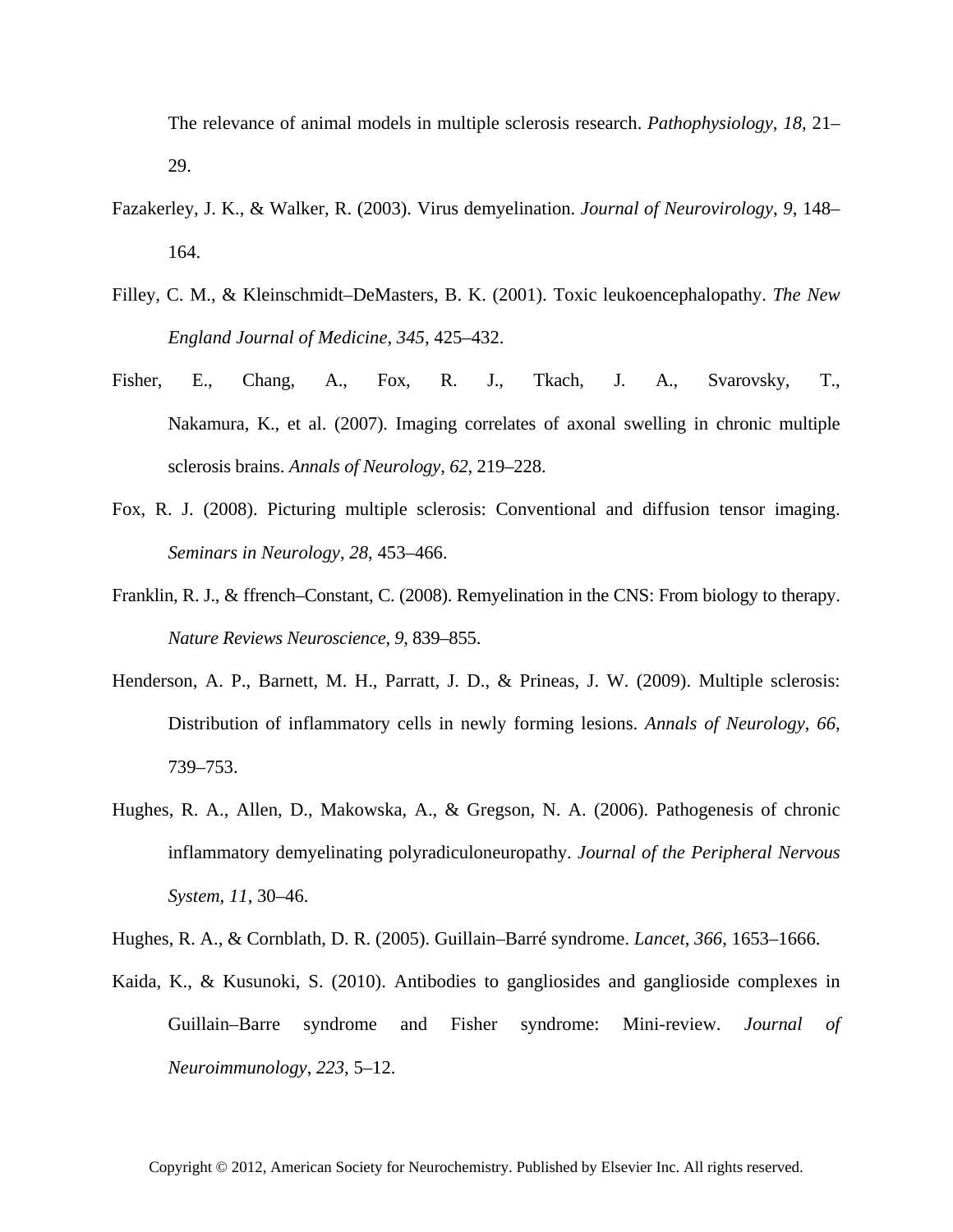Lazzarini, R. A. (2004). *Myelin biology and disorders*. San Diego, CA: Elsevier Academic.

- Love, S., Louis, D. N., & Ellison, D. W. (2008). *Greenfield's neuropathology* (8th ed.). New York: Oxford University Press.
- Lucchinetti, C., Bruck, W., Parisi, J., Scheithauer, B., Rodriguez, M., & Lassmann, H. (2000). Heterogeneity of multiple sclerosis lesions: Implications for the pathogenesis of demyelination. *Annals of Neurology*, *47*, 707–717.
- Nave, K. A., & Trapp, B. D. (2008). Axon–glial signaling and the glial support of axon function. *Annual Review of Neuroscience*, *31*, 535–561.
- Niermeijer, J. M., Fischer, K., Eurelings, M., Franssen, H., Wokke, J. H., & Notermans, N. C. (2010). Prognosis of polyneuropathy due to IgM monoclonal gammopathy: A prospective cohort study. *Neurology*, *74*, 406–412.
- Peterson, J. W., Bo, L., Mork, S., Chang, A., & Trapp, B. D. (2001). Transected neurites, apoptotic neurons, and reduced inflammation in cortical multiple sclerosis lesions. *Annals of Neurology*, *50*, 389–400.
- Polman, C. H., Reingold, S. C., Banwell, B., Clanet, M., Cohen, J. A., Filippi, M., et al. (2011). Diagnostic criteria for multiple sclerosis: 2010 revisions to the McDonald criteria. *Annals of Neurology*, *69*, 292–302.
- Quinlan, R. A., Brenner, M., Goldman, J. E., & Messing, A. (2007). GFAP and its role in Alexander disease. *Experimental Cell Research*, *313*, 2077–2087.
- Rinaldi, S., Brennan, K. M., Goodyear, C. S., O'Leary, C., Schiavo, G., Crocker, P. R., et al. (2009). Analysis of lectin binding to glycolipid complexes using combinatorial glycoarrays. *Glycobiology*, *19*, 789–796.

Ropper, A. H., & Samuels, M. A. (2009). *Adams and Victor's principles of neurology* (9th ed.).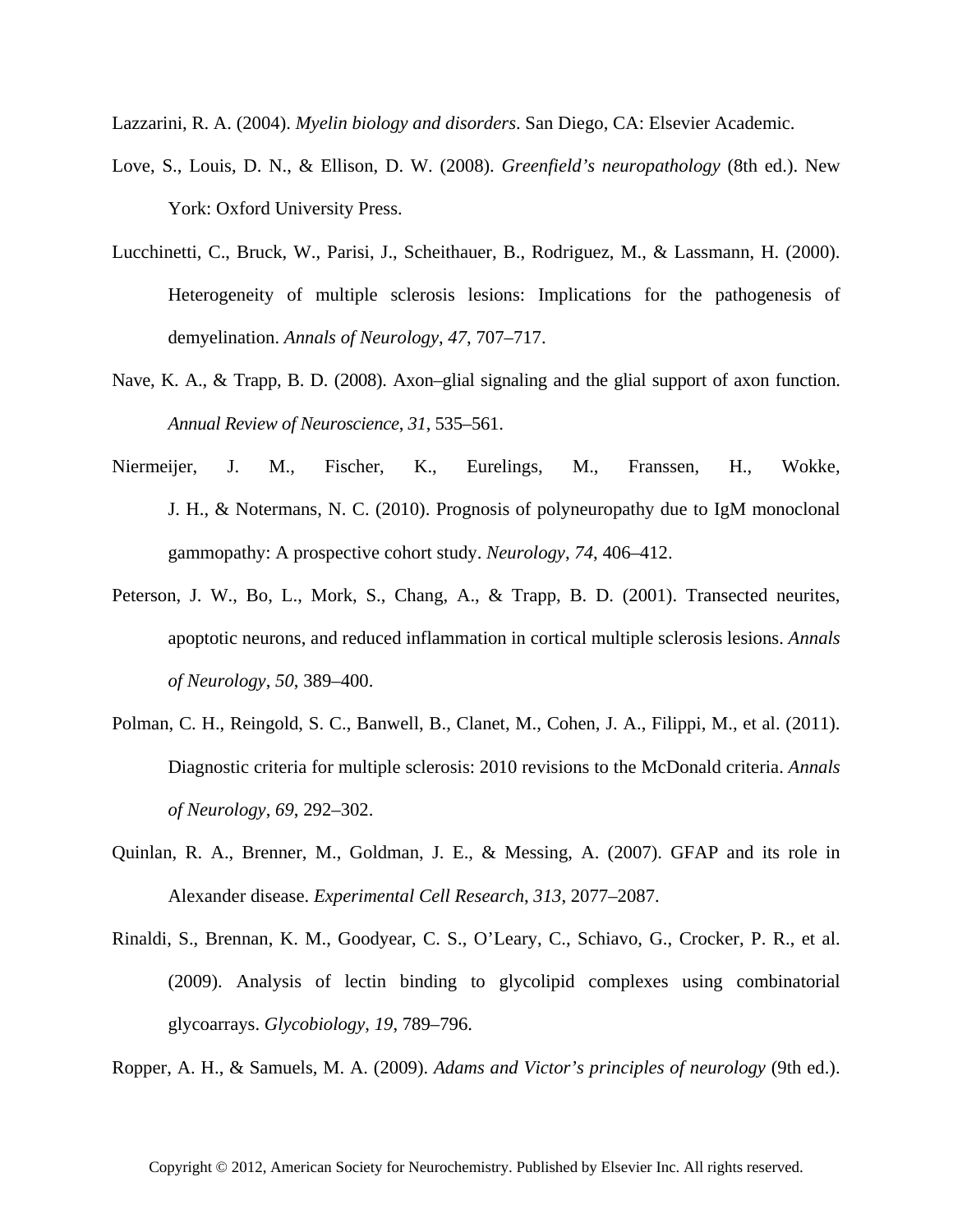New York: McGraw-Hill Medical.

- Sato, F., Tanaka, H., Hasanovic, F., & Tsunoda, I. (2011). Theiler's virus infection: Pathophysiology of demyelination and neurodegeneration. *Pathophysiology*, *18*, 31–34.
- Scherer, S. S., & Wrabetz, L. (2008). Molecular mechanisms of inherited demyelinating neuropathies. *Glia*, *56*, 1578–1589.
- Shy, M. E., Garbern, J. Y., & Kamholz, J. (2002). Hereditary motor and sensory neuropathies: A biological perspective. *Lancet Neurology*, *1*, 110–118.
- Sonneville, R., Klein, I. F., & Wolff, M. (2010). Update on investigation and management of postinfectious encephalitis. *Current Opinion in Neurology*, *23*, 300–304.
- Suter, U., & Scherer, S. S. (2003). Disease mechanisms in inherited neuropathies. *Nature Reviews Neuroscience*, *4*, 714–726.
- Tan, C. S., & Koralnik, I. J. (2010). Progressive multifocal leukoencephalopathy and other disorders caused by JC virus: Clinical features and pathogenesis. *Lancet Neurology*, *9*, 425–437.
- Trapp, B. D., & Nave, K. A. (2008). Multiple sclerosis: An immune or neurodegenerative disorder?. *Annual Review of Neuroscience*, *31*, 247–269.
- Trapp, B. D., Peterson, J., Ransohoff, R. M., Rudick, R., Mork, S., & Bo, L. (1998). Axonal transection in the lesions of multiple sclerosis. *The New England Journal of Medicine*, *338*, 278–285.
- Trapp, B. D., & Stys, P. K. (2009). Virtual hypoxia and chronic necrosis of demyelinated axons in multiple sclerosis. *Lancet Neurology*, *8*, 280–291.
- Winer, J. B. (2011). Guillain–Barre syndrome: Clinical variants and their pathogenesis. *Journal of Neuroimmunology*, *231*, 70–72.